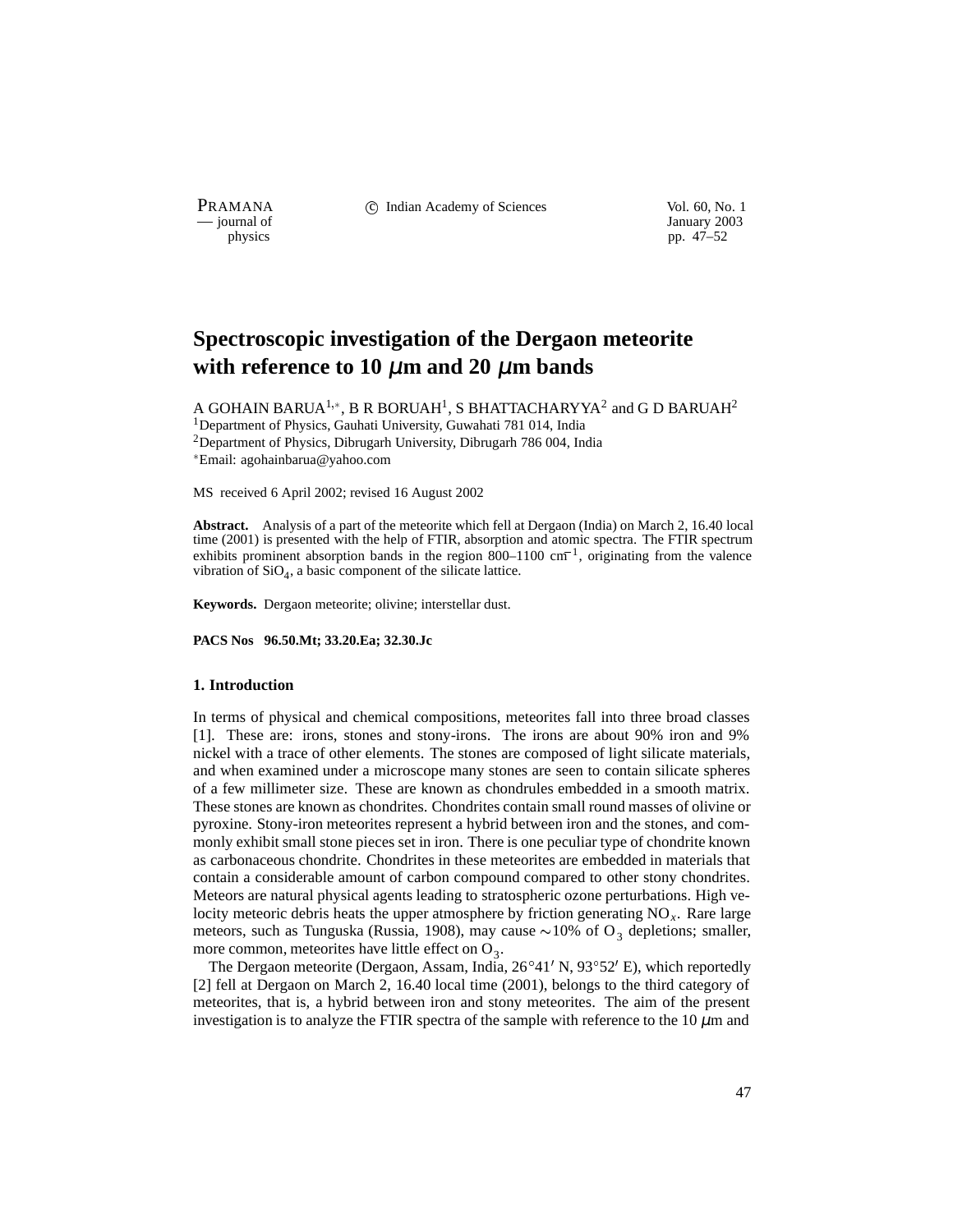### *A Gohain Barua et al*

20  $\mu$ m bands. It is worthwhile to note that the wide absorption bands at these middle infrared wavelengths detected in interstellar space are thought to be the valence vibrations or deformation vibrations of the  $SiO<sub>4</sub>$  tetrahedrons in silicates, occurring probably as components of the interstellar dust [3–5]. It is also worthwhile to examine the visible absorption spectrum of the meteorite sample. Several diffused absorption bands have been observed at various regions in the visible sector of the spectrum. Wilson [6] has listed the bands at 4430 Å, 4760 Å, 4890 Å and 6180 Å. These bands are not yet precisely identified, but they are believed to be of silicate origin. Many scientists are inclined to believe that these diffuse bands and lines are derived from absorbers which are in the interstellar dust particles. A number of authors have suggested that at least the wide bands are derived from transition metal ions, incorporated in lattices of interstellar silicate particles [3].

## **2. Experimental**

The sample of the meteorite used for experiments is shown in figure 1. Using the conventional method, the density is estimated to be around 4. One part of the sample is crushed into fine powder, and the iron part is removed with the help of a magnet. The remaining part, consisting of stones, is used for obtaining atomic spectra under arc excitation, absorption spectrum and FTIR spectrum. The atomic spectra of the sample are obtained for different electrodes of carbon and copper with iron being used as the standard. The excitation condition for the arc is 220 V dc with 3 A current. The spectra are recorded on a Medium Quartz Spectrograph and also on a Large Quartz Spectrograph. It is observed that during the process of excitation, the powdered sample kept inside the cavity of the electrode melts down and assumes a spherical shape similar to a liquid drop. The liquid drop solidifies after some minutes and it can be separated from the cavity. The absorption spectrum of the powdered sample is recorded on a Glass Spectrograph. The source of the continuum radiation used for the purpose is a 1000 W halogen lamp. The finely powdered sample is kept between two firmly held glass plates. The optical path is about 0.5 mm. By mounting the sample plates in front of the slit, one can clearly observe the extinction of the blue and green sector of the spectrum with substantial reduction of intensity of the red sector. The FTIR spectrum is recorded in the middle infrared region by a sophisticated computer-controlled FTIR 2000 Perkin Elmer with helium–neon laser as the reference. KBr pellet is used as the sample.



**Figure 1.** A piece of the Dergaon meteorite.

48 *Pramana – J. Phys.,* **Vol. 60, No. 1, January 2003**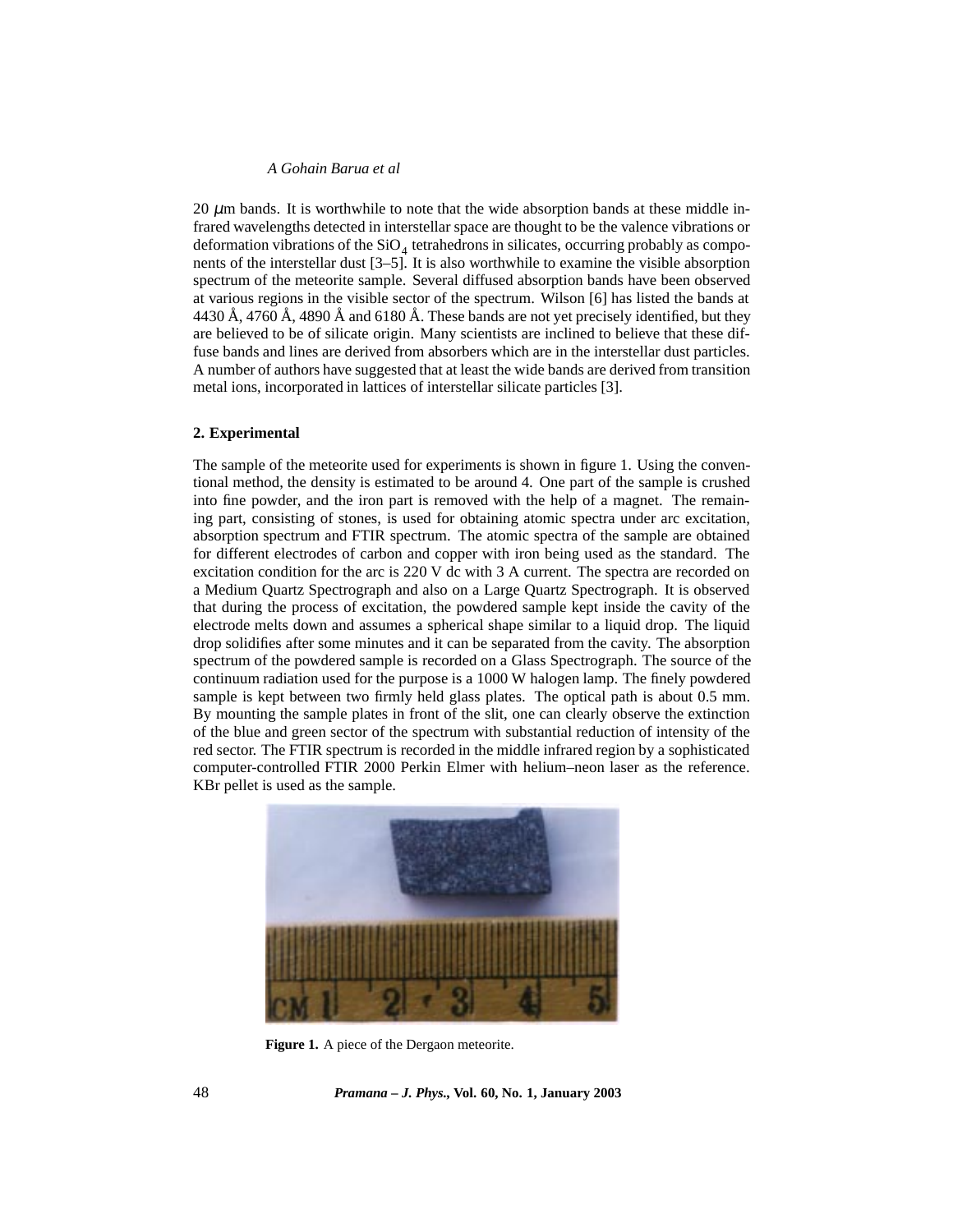#### **3. Results and discussion**

The atomic spectra of the powdered sample have revealed the presence of iron, magnesium, calcium and silicon. The presence of iron is easily understood, as the sample is attracted by a magnet. One of the characteristic features of the sample is the formation of a tiny spherical object after the sample melts, when placed in the arc cavity, at the arc temperature of the order of  $\sim$ 4000 K. Using the same standard method, the density of the newly formed object is estimated to be slightly higher than the original one  $(\sim 4)$ . The present laboratory experiment with an arc is expected to throw some light on the general problem of meteor entry. Current science and technology is involved in designing vehicles to enter planetary atmosphere at velocities comparable to those of the meteors.

The absorption spectrum of the powdered sample in the visible region indicates weak broad absorption band at  $6150 \text{ Å}$ . The blue sector of the spectrum is completely absorbed. The weak absorption band at  $6150 \text{ Å}$  is due to silicate.

The FTIR spectrum, as shown in figure 2, reveals a large number of absorption bands. The group of bands in the region 400–700 cm<sup>-1</sup> and in the region 800–1150 cm<sup>-1</sup> are designated as  $20 \mu$ m and  $10 \mu$ m bands, respectively. Table 1 gives a comparison of these bands with olivine and figure 3 [7] shows the spectra of the 20  $\mu$ m and 10  $\mu$ m bands in all the silicates including olivine. The strong bands in the range  $800-1150 \text{ cm}^{-1}$  are due to Si–O stretching, while the equally strong bands in the region  $400-700$  cm<sup>-1</sup> are identified as Si-O–Si bending vibrations. It may be noted that in the Si–O stretching region, there are three strong absorption bands at 885, 974 and 1061 cm<sup>-1</sup> with decreasing intensities. These



**Figure 2.** FTIR spectrum of the Dergaon meteorite, showing the 10  $\mu$ m and 20  $\mu$ m bands.

*Pramana – J. Phys.,* **Vol. 60, No. 1, January 2003** 49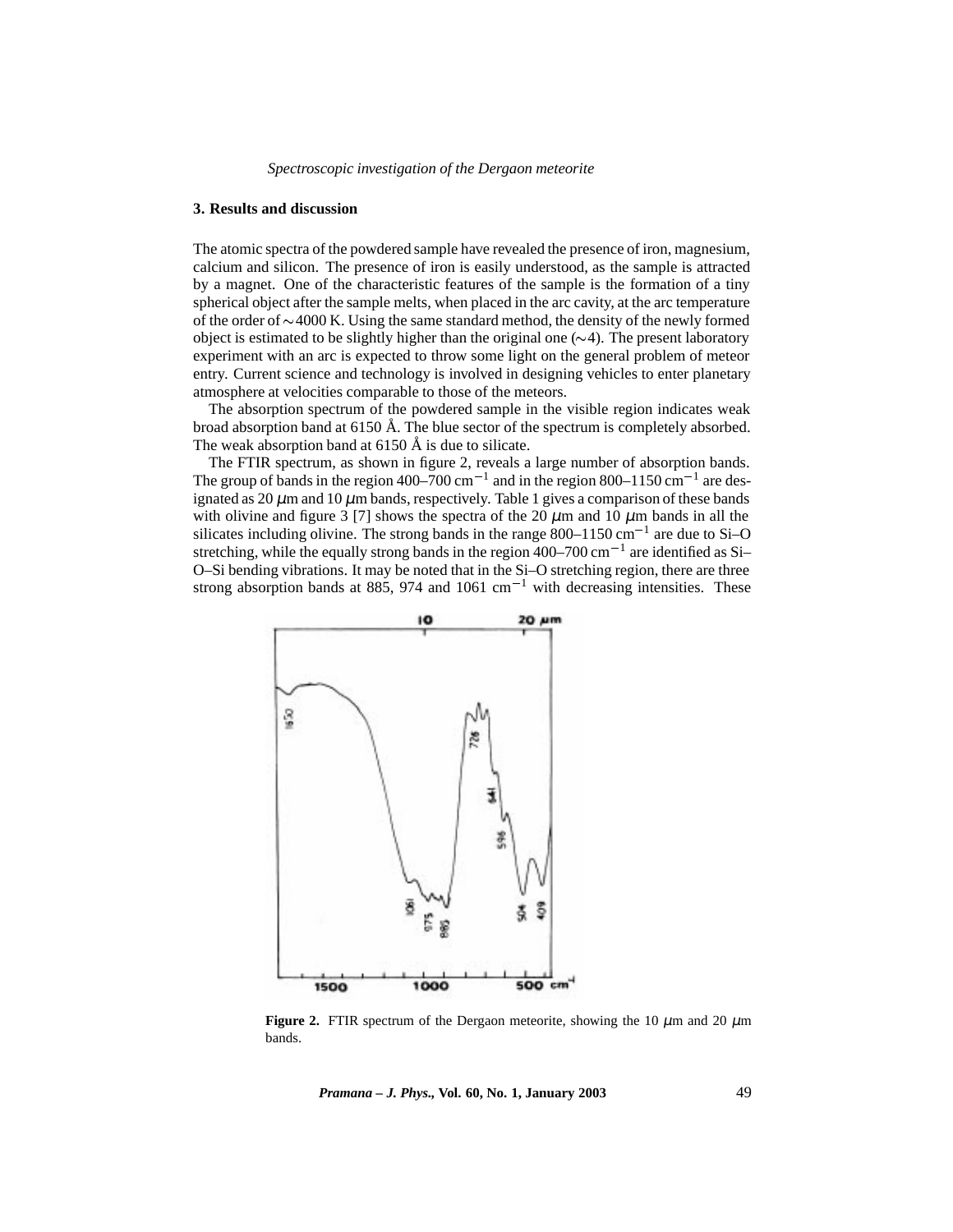### *A Gohain Barua et al*

| <b>Band</b> position<br>$(\mu m)$ | Meteorite sample               |                 | Olivine                        |           |                 |
|-----------------------------------|--------------------------------|-----------------|--------------------------------|-----------|-----------------|
|                                   | Wave number<br>$\rm (cm^{-1})$ | Intensity       | Wave number<br>$\rm (cm^{-1})$ | Intensity | Assignment      |
|                                   | 409                            | (s)             | 450                            | (s)       | Si-O-Si bending |
|                                   | 504                            | (s)             | 534                            | (s)       |                 |
| 20                                | 537                            | (sh)            |                                |           |                 |
|                                   | 596                            | (ms)            |                                |           |                 |
|                                   | 641                            | (ms)            | 630                            | (ms)      |                 |
|                                   | 685                            | (w)             |                                |           |                 |
|                                   | 842                            | $(\mathrm{sh})$ |                                |           |                 |
|                                   | 885                            | (s)             | 850                            | (s)       |                 |
|                                   | 925                            | (ms)            | 910                            | (s)       | Si-O stretching |
| 10                                | 974                            | (ms)            |                                |           |                 |
|                                   | 1061                           | (ms)            | 1030                           | (w)       |                 |
|                                   | 1123                           | $(\mathrm{sh})$ | 1100                           | (w)       |                 |
|                                   | 1650                           | (w)             |                                |           |                 |

**Table 1.** FTIR spectra of the meteorite and a comparison with the  $10 \mu m (1000 \text{ cm}^{-1})$ and 20  $\mu$ m (500 cm<sup>-1</sup>) bands of olivine (s = strong, ms = medium strong, w = weak,  $sh = shoulder$ ).

bands are identical to the bands at 850, 910 and 1030 cm<sup>-1</sup> due to olivine. For the reference purpose, the 10  $\mu$ m and 20  $\mu$ m band systems for 12 known silicates are shown in figure 3, and it is seen that the characteristic frequencies slightly differ but the relative intensities vary from one silicate to another. Thus, it is the relative intensity pattern which helps us to identify the particular silicate component in the meteorite sample. The 20  $\mu$ m band systems, comprising the bands at 409, 504, 596 and 641 cm<sup>-1</sup>, are also identical to the bands at 450, 534 and 630 cm<sup>-1</sup> due to olivine. The presence of a moderately strong band at  $1650 \text{ cm}^{-1}$  is attributed to the H–O–H bending vibration.

#### **4. Conclusion**

The present investigation of the meteorite sample reveals a few characteristic features which may be of some importance in context with interstellar dust presumably consisting of silicate particles. It should be noted that the 20  $\mu$ m and 10  $\mu$ m bands have already been observed in interstellar space. Similarly, the visible absorption bands at 4430, 4760, 4890 and 6180 Å are yet to be fully identified. The band at 6150 Å would seem to characterize silicate.

### **Acknowledgments**

Samples for this investigation have been provided by K Duorah (Department of Physics, Gauhati University, Guwahati, India), principal investigator of the ISRO-sponsored project

50 *Pramana – J. Phys.,* **Vol. 60, No. 1, January 2003**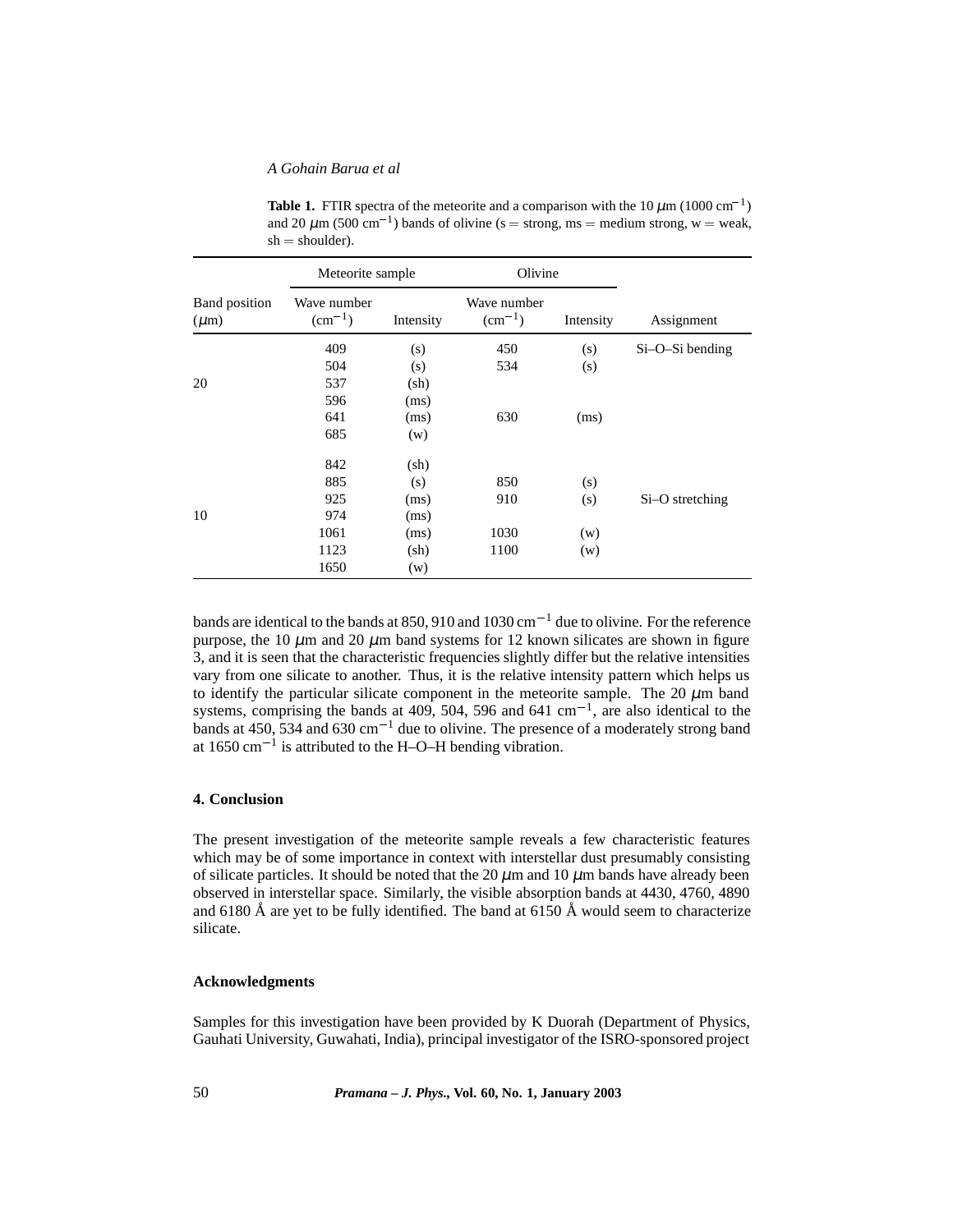*Spectroscopic investigation of the Dergaon meteorite*



**Figure 3.** IR spectra of different silicates, according to ref. [7];  $1 =$  forsterite,  $2 =$ olivine, 3 = diopside, 4 = hedenbergite, 5 = augite, 6 = enstatite, 7 = bronzite, 8 = hypersthene,  $9 =$  albite,  $10 =$  anorthite,  $11 =$  orthoclase,  $12 =$  quartz.

'Studies on Dergaon Meteorites'. IR spectra of different silicates (ref. [7]) have been provided by A N Neog (Regional Research Laboratory, Jorhat, India). Both are thankfully acknowledged.

## **References**

- [1] Zeilik Michael, *Astronomy of the evolving universe* (Wiley, 1988) p. 236
- [2] Meteoritical Bulletin, No. 85, A295 (2001)
- [3] R F Knacke, J E Gaustad, F C Gillett and W A Stain, *Astrophys. J.* **155**, L189 (1969)
- [4] J A Hackwell, R D Gehrz and N J Wolf, *Nature* **227**, 822 (1970)

*Pramana – J. Phys.,* **Vol. 60, No. 1, January 2003** 51